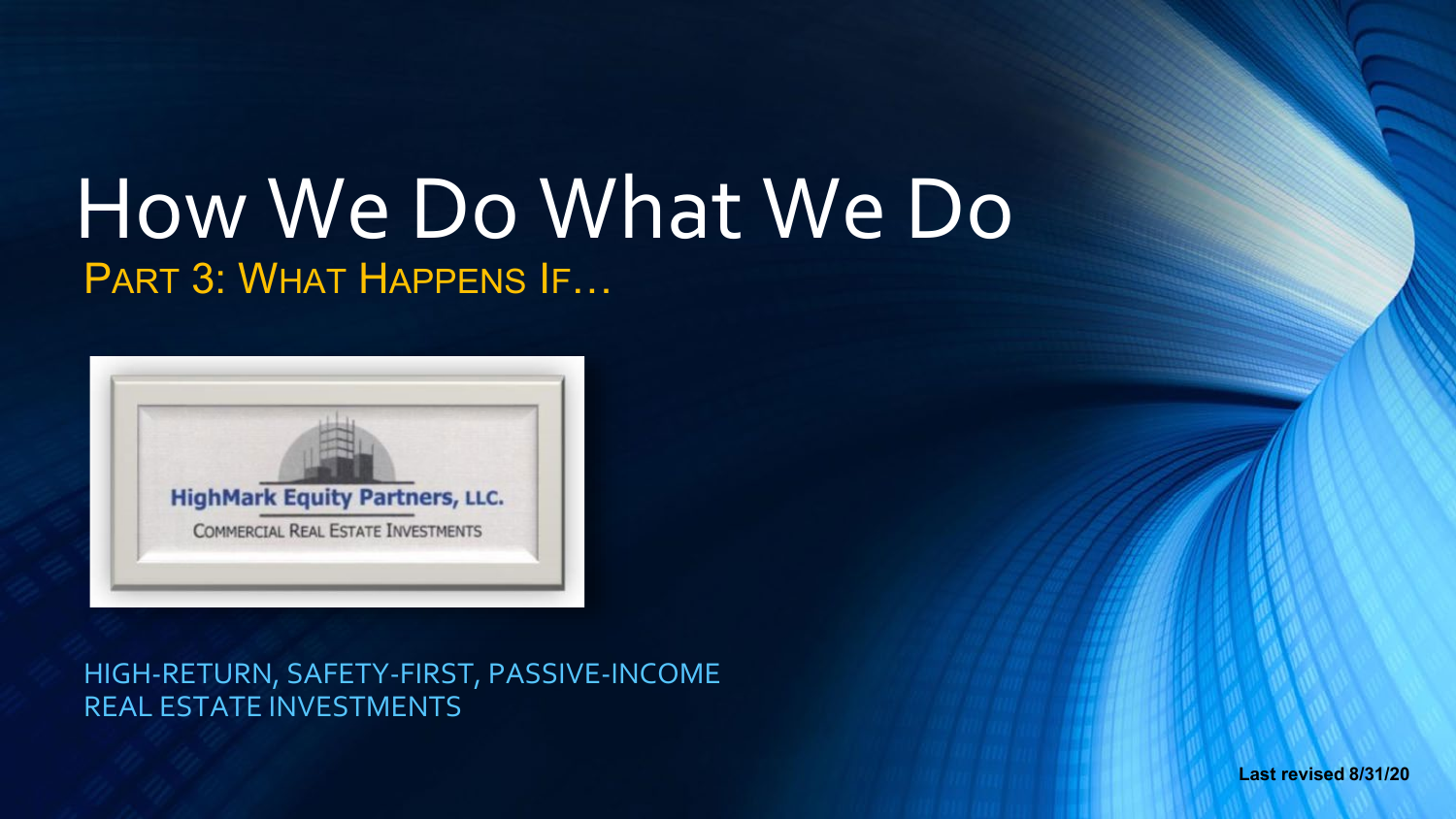# A tenant leaves (1 of 3)

We only buy properties with a mix of local tenants and national credit tenants who have 5 years remaining on their leases.

Let's say we bought a 3-tenant retail strip like the one below. With a national credit tenant and two smaller local tenants all with 5 years remaining, it's a great, stabilized property, 100% occupied. Then 1½ years later, Pier 1 declares bankruptcy.

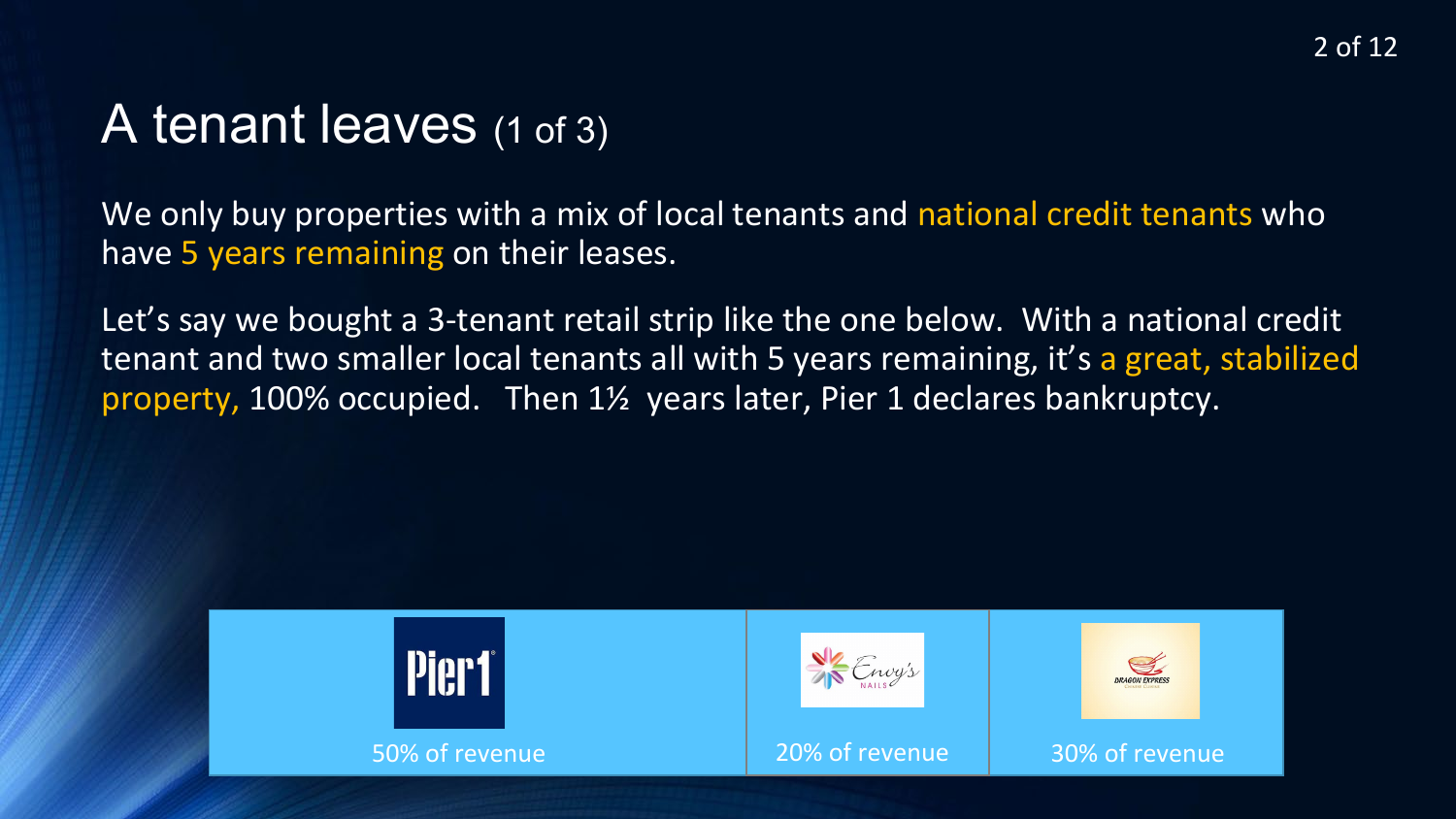# A tenant leaves (2 of 3)

As much as we always do everything possible to mitigate risk on the front end, it happens.

So imagine we're left with 50% of revenue, enough to pay the mortgage and monthly expenses, but not enough to pay a return. We never pay returns out of our reserves, they're for the monthly expenses and held for any tenant improvements needed to attract a replacement tenant.

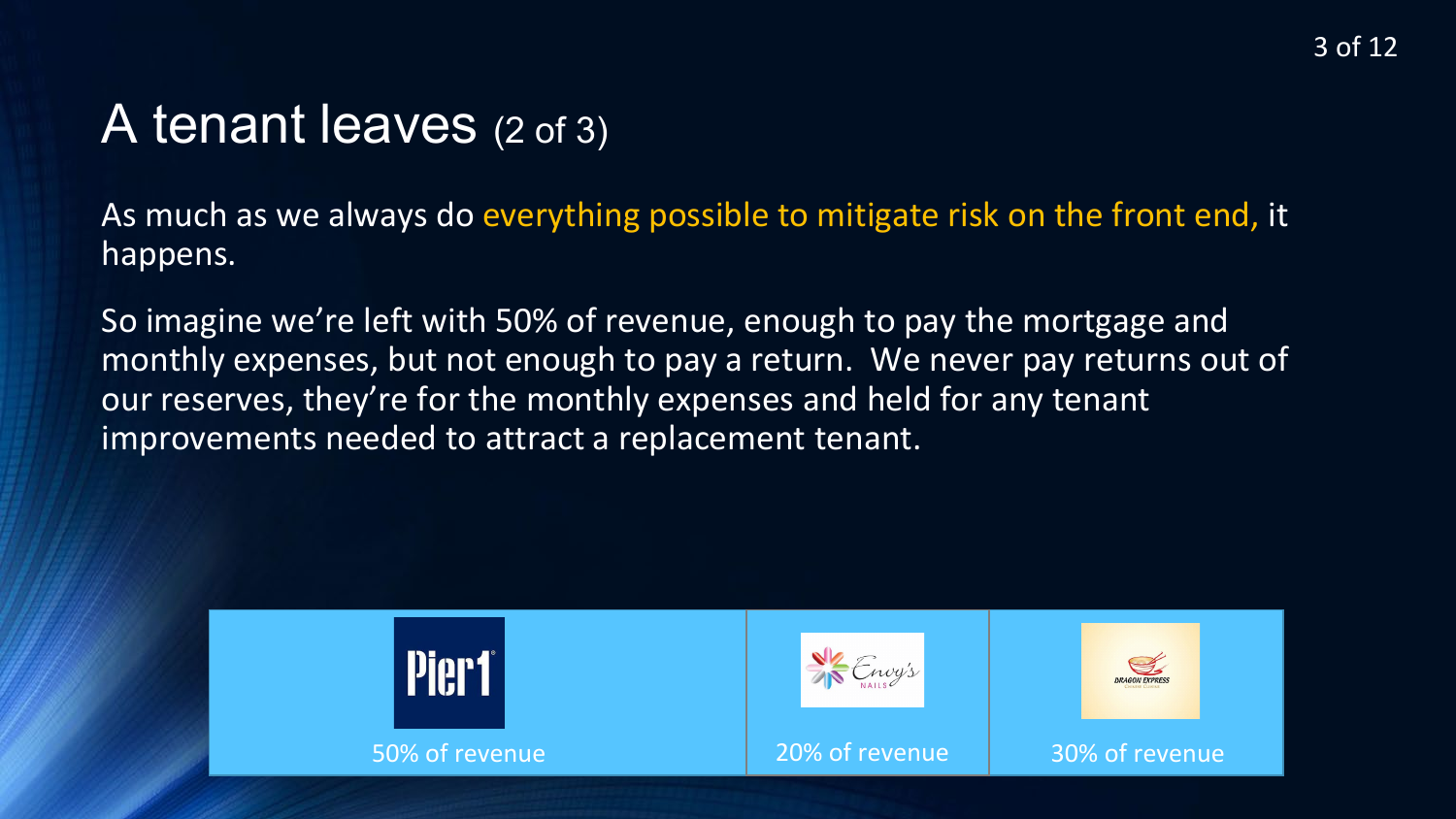#### A tenant leaves (3 of 3)

A bankruptcy can keep us from getting the keys back for 12 months… we could go for a year without being able to re-tenant and restore that revenue.

Let's assume:

*Building cost: \$2,000,000*  Down payment: \$400,000 Reserves: + \$100,000 **Capital Raised: \$500,000** 

This means \$40,000 in 8% Preferred Returns would go unpaid, but they would *accumulate.*

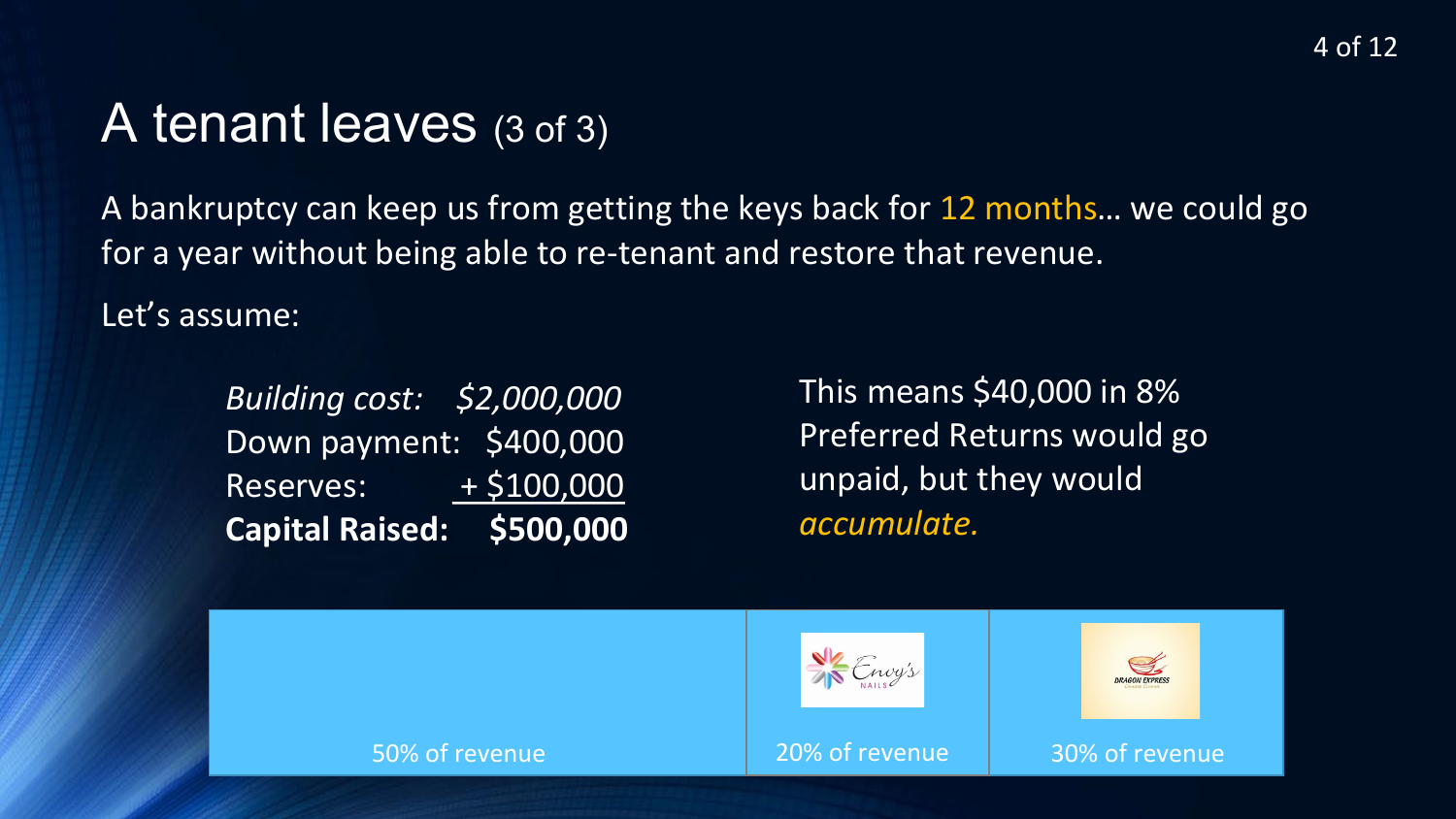# We find a new tenant (1 of 2)

Let's say it takes us a year, but we land ULTA, and they pay a similar rental rate and sign a 10-year lease. We get cash flow!

So we resume paying the regular Preferred Returns, and begin paying down the \$40,000 in *Accumulated* Preferred Returns. The Quarterly Return is what the property earns after the preferred return is paid out, and is normally split between all shareholders. But we won't pay a Quarterly return until we have caught up the \$40,000 in *Accumulated* Preferred Returns.

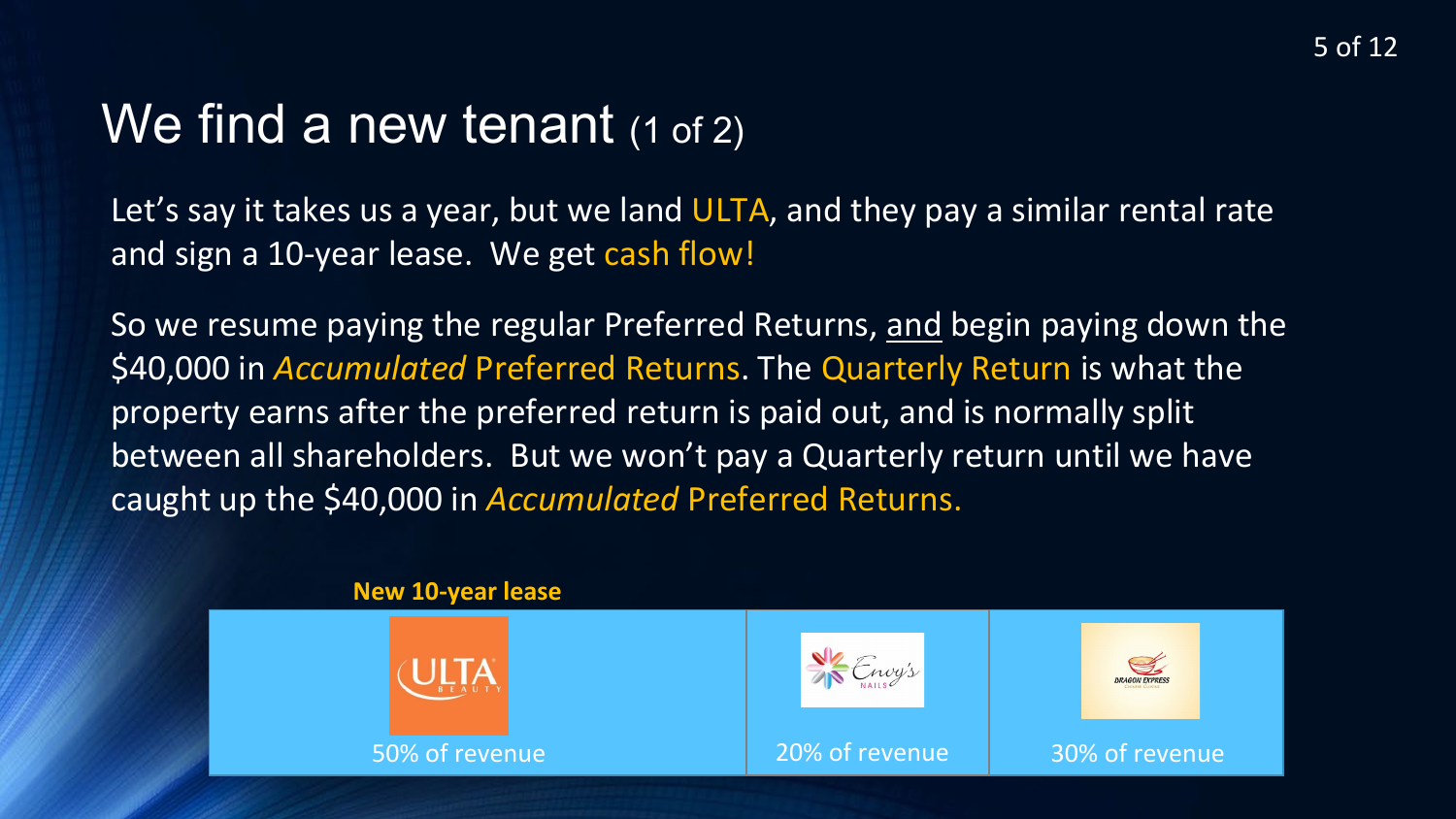# We find a new tenant (2 of 2)

So before the Safety, Finders or Ops Team gets paid, the \$40,000 in *Accumulated*  Preferred Returns must be paid back. This could take 2-3 years. But we're going to catch up that return.

This ends at closing. If we can make the property worth more now than in 10 years, (such as with new 10-year leases from each tenant) we may try and sell it. If we sell while we still have *Accumulated* Preferred Returns they'll get paid at closing.

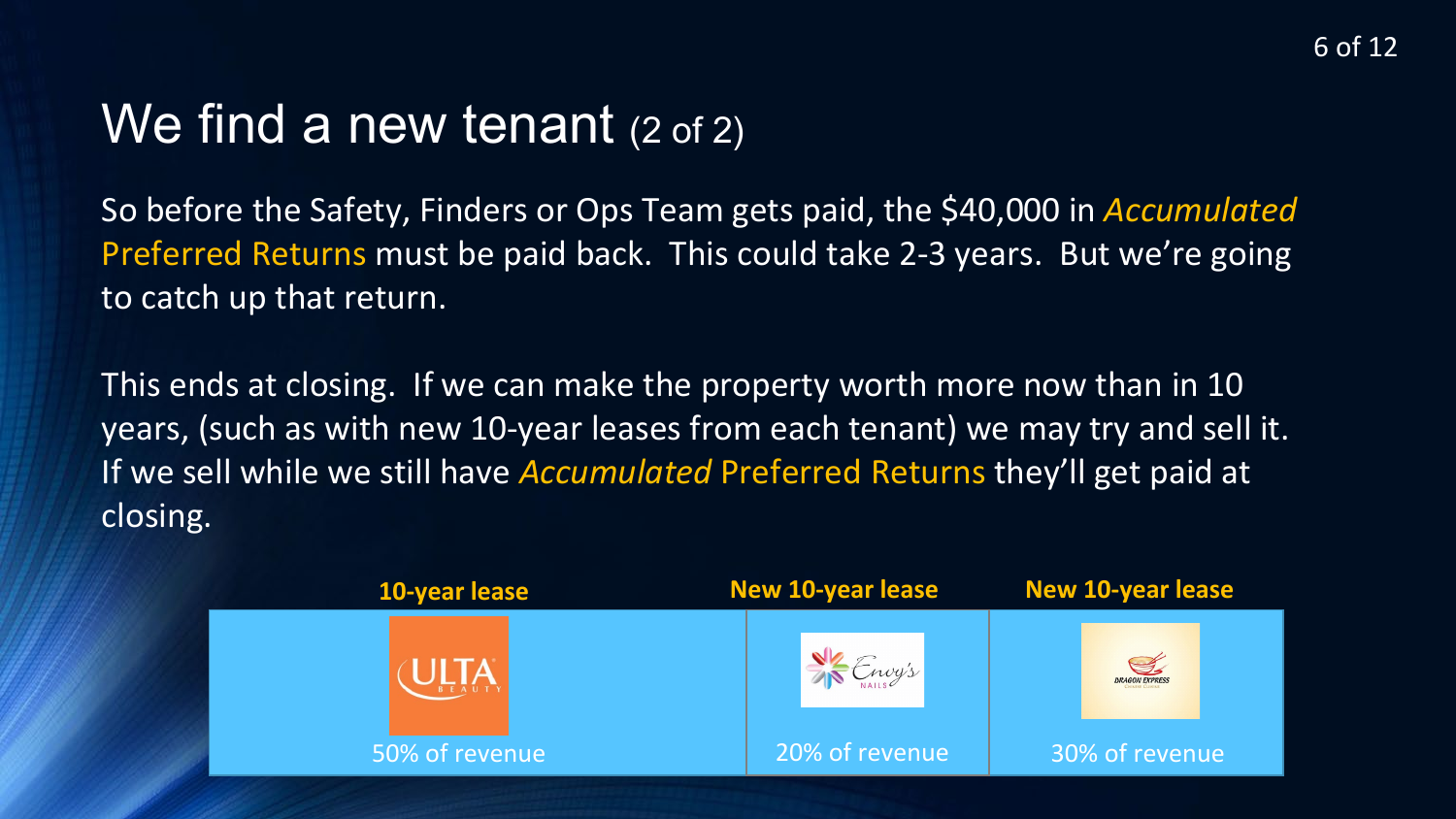#### A new tenant, but… (1 of 2)

Let's replay the scenario above but with a worse outcome. Again Pier 1 declares bankruptcy, again we do everything we can to find a replacement tenant; but this time we don't.

Then both remaining tenants leave. So now we have an empty strip and negative cash flow.

We'll use the Reserve account to pay the mortgage and to make any tenant improvements needed to attract replacement tenants.

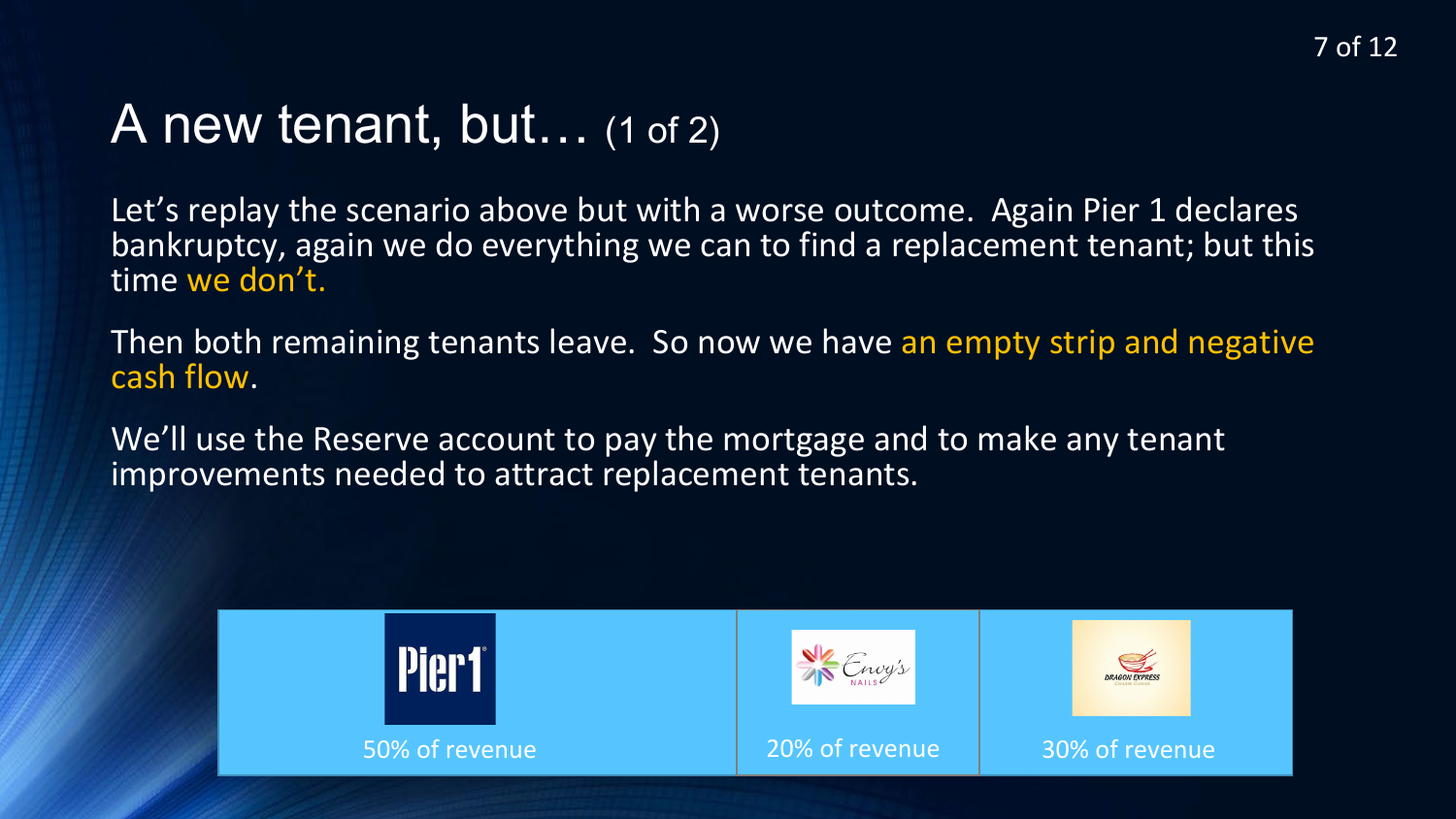#### A new tenant, but… (2 of 2)

Finally after 12-18 months of doing everything we can we find tenants, we find a local VFW willing to take all the space, but… at only 60% of the former rental rate.

We accept it because it's our best deal and it ends our negative cash flow, but...

This is no longer the investment we want for our shareholders, it's become "functionally obsolete," so we have reason to sell it and find a better return elsewhere. *The next two slides are from "How We Do What We Do" (HWDWWD.ppt) and describe the order of distribution on a sale.* 

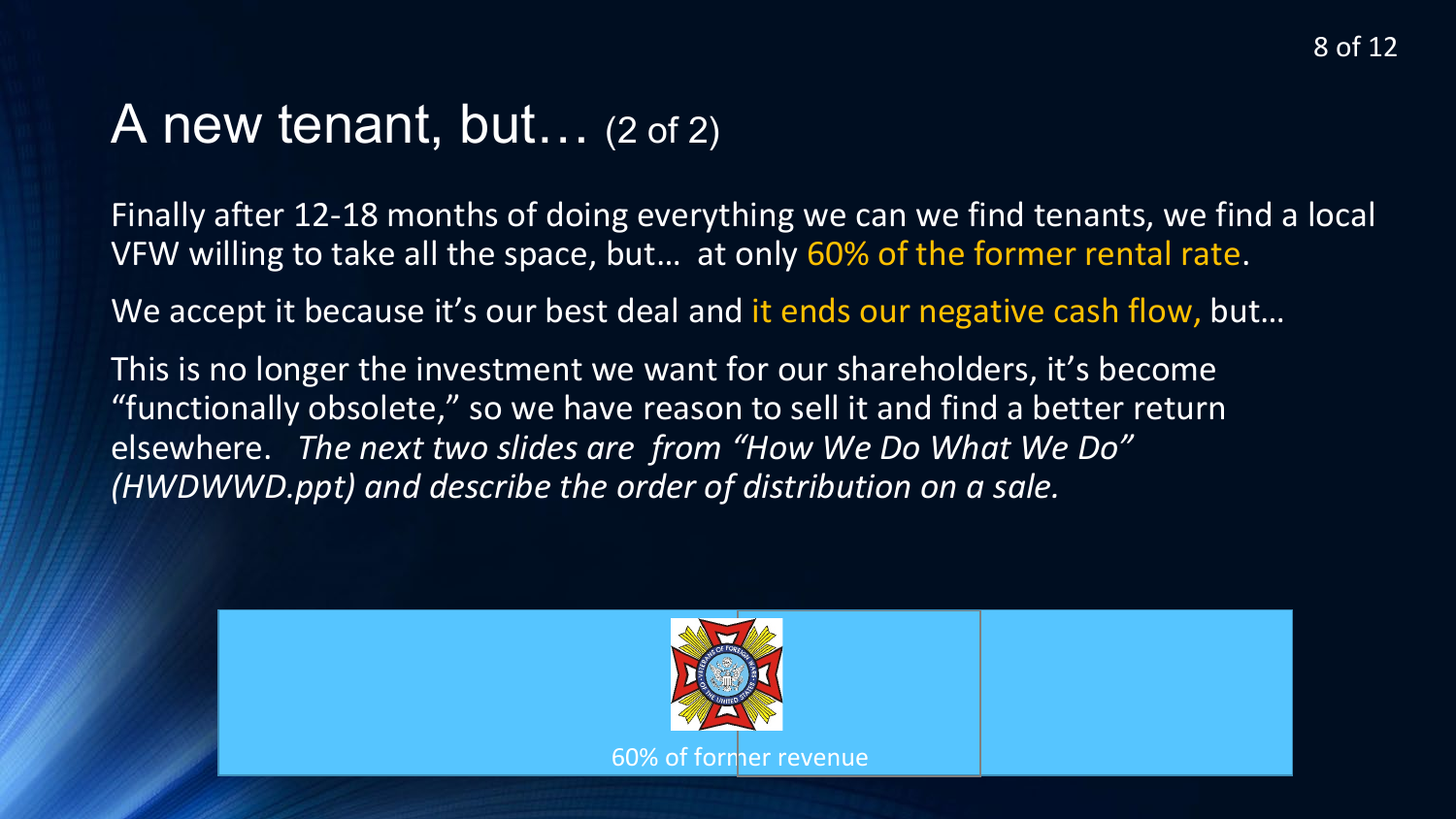# How Investors Get Paid (1 of 2 from HWDWWD)

*Before we talk about what happens when we sell a property… why would we?:*

- 1. We only *buy* properties we can hold a long time, but there are two reasons we'd sell sooner:
	- a. If we can do something to make it immediately worth more than it would be in 10 years OR
	- b. If it becomes functionally obsolete (it stops producing)
- 2. Note: Each LLC is a separate entity that owns a single property, and its bank accounts are completely separate from all the other LLCs. So, when you invest, you're not exposed to risks outside of a single property.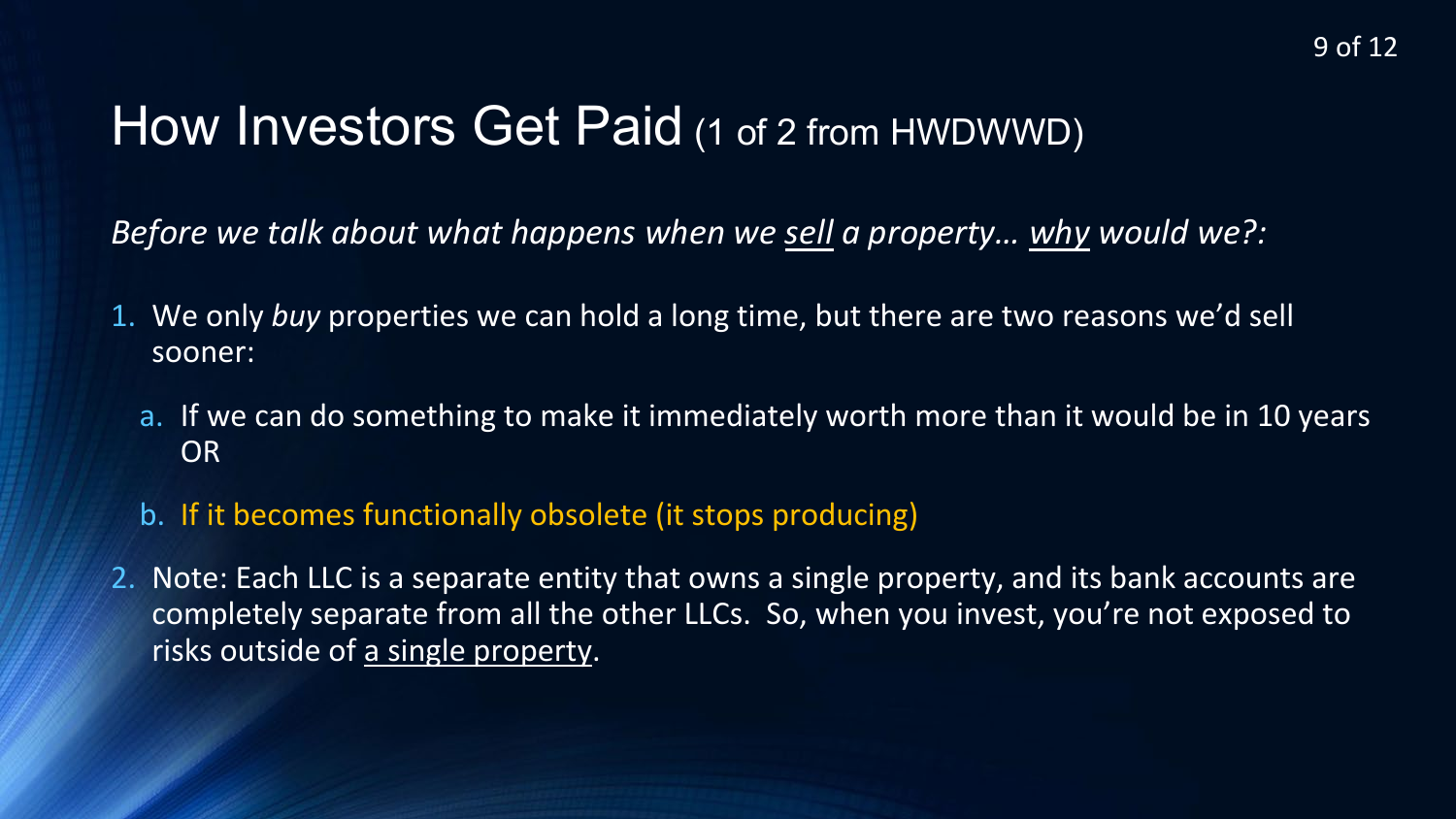# How Investors Get Paid (2 of 2 from HWDWWD)

Order of Distribution on a Sale of a Property:

- 1. First we pay the sales expenses: brokerage costs, closing costs. With the money left over after that…
- 2. We pay off the mortgage. With the money left over after that…
- 3. We pay back all investor capital; we pay back investors' money first! With the money left over after that…
- 4. We pay back any *accumulated* preferred returns. With any money left over after that…
- 5. We distribute to the ownership of the LLC based on their ownership percentage; investors own 50% of the LLC.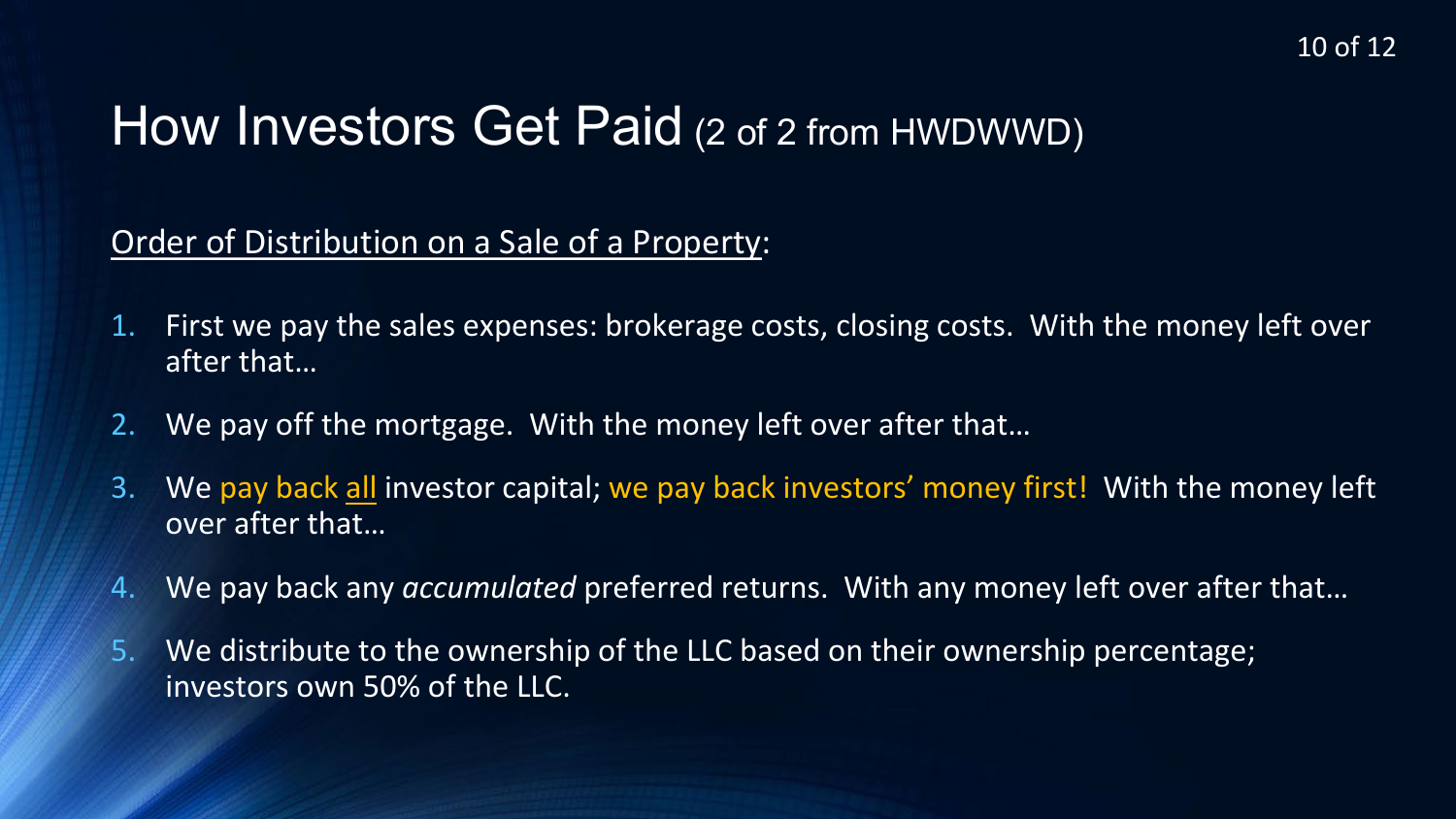# Conclusion (1 of 2)

Hopefully we are 5, 10, or 15 years into a ownership of a property before anything like this happens and there's been good income and reserve money available for distribution even if we have to sell it at less than we paid for it.

But if we're so short we can't pay off the mortgage, it becomes the Safety's responsibility and ours to handle that. This is a risk factor present in commercial real estate investment. But in our model it never falls upon the investors.

When you invest with HighMark Equity Partners, you join people that have skin in the game and will go the extra mile to take care of our investment, making sure that these scenarios have the smallest possibility of happening. Unforeseen things happen; our job is to help protect your capital.